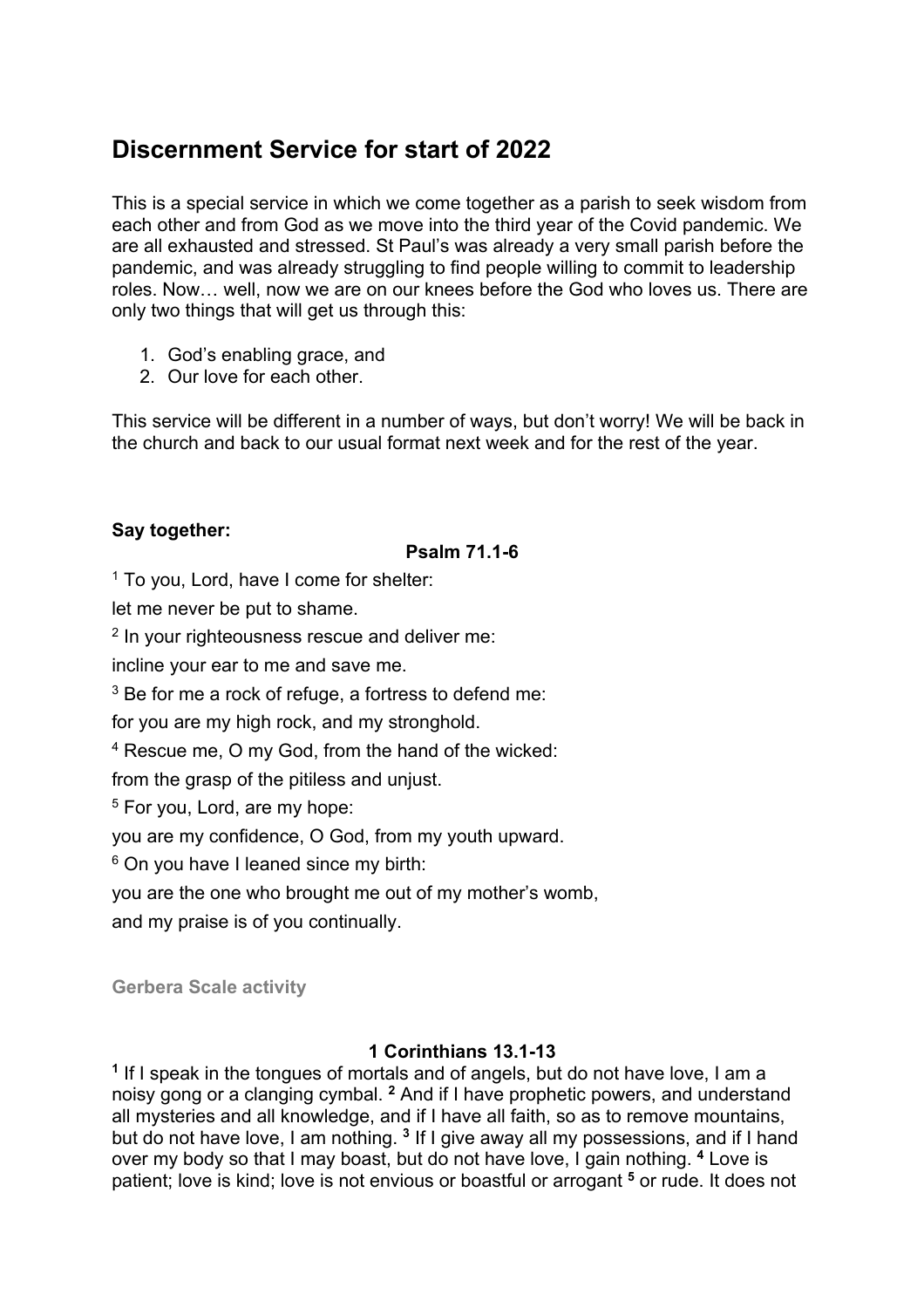insist on its own way; it is not irritable or resentful; **<sup>6</sup>** it does not rejoice in wrongdoing, but rejoices in the truth. **<sup>7</sup>** It bears all things, believes all things, hopes all things, endures all things. **<sup>8</sup>** Love never ends. But as for prophecies, they will come to an end; as for tongues, they will cease; as for knowledge, it will come to an end. **<sup>9</sup>** For we know only in part, and we prophesy only in part; **<sup>10</sup>** but when the complete comes, the partial will come to an end. **<sup>11</sup>** When I was a child, I spoke like a child, I thought like a child, I reasoned like a child; when I became an adult, I put an end to childish ways. **<sup>12</sup>** For now we see in a mirror, dimly, but then we will see face to face. Now I know only in part; then I will know fully, even as I have been fully known. **<sup>13</sup>** And now faith, hope, and love abide, these three; and the greatest of these is love.

Brief reflection and introduction

Discernment Process

The Lord be with you. **And also with you.**  Lift up your hearts. **We lift them to the Lord.**  Let us give thanks to the Lord our God. **It is right to give our thanks and praise.** 

Loving God,

we thank you for this world of wonder and delight. You have given it to us to care for, so that all your creatures may enjoy its bounty. Lord our God,

## **we give you thanks and praise.**

We thank you that when we turned away from you, you sent Jesus to live and work as one of us, and bring us back to you. He showed us how to love you and set us free to love and serve one another. Lord our God, **we give you thanks and praise.**  We thank you that on the cross Jesus took away our sin, all that keeps us from each other and from you. He frees us from hate and fear, from all that destroys love and trust. Lord our God,

# **we give you thanks and praise.**

And so with everyone who believes in you, with all the saints and angels, we rejoice and praise you, saying: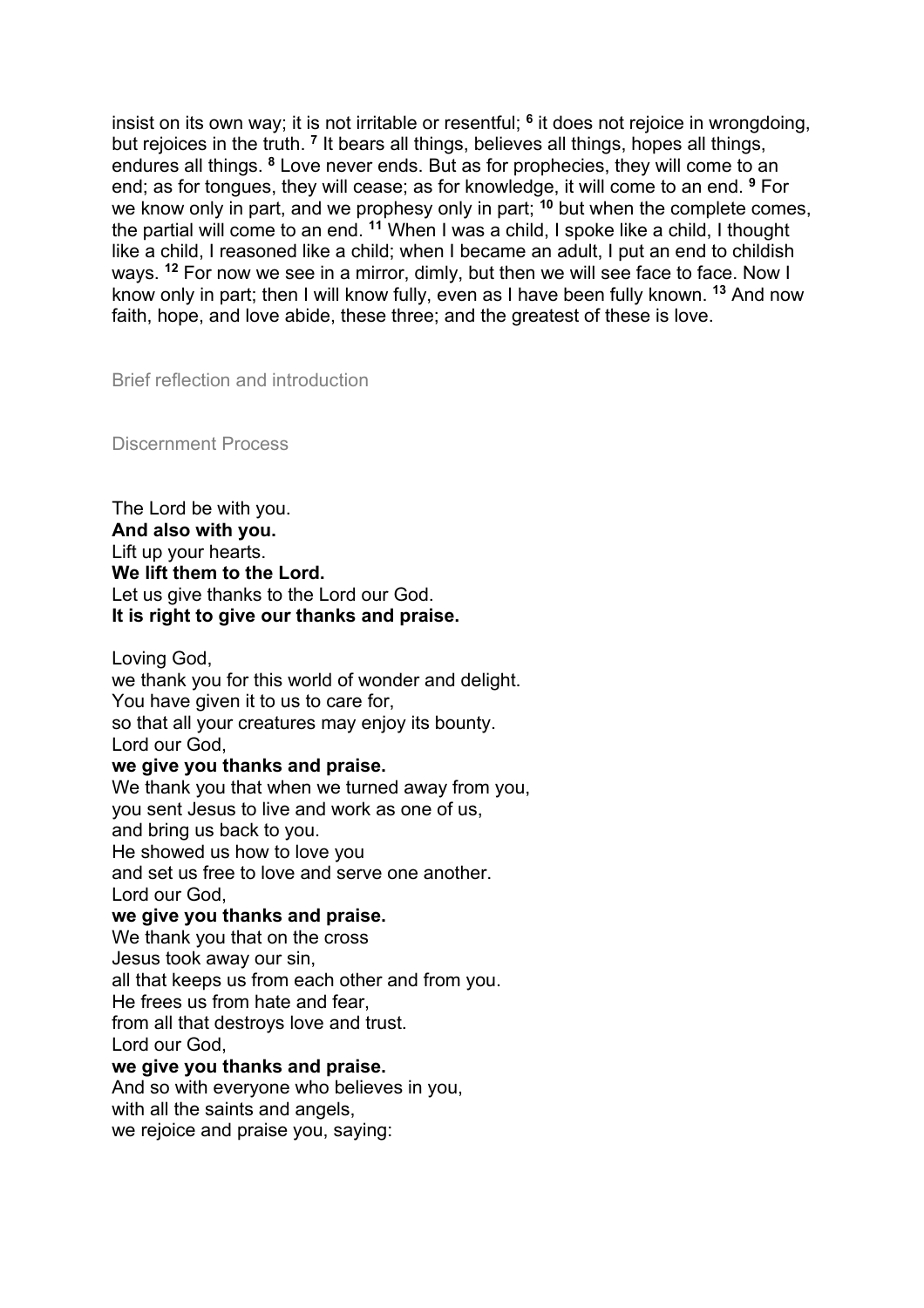#### **Holy, holy, holy Lord, God of power and might, heaven and earth are full of your glory. Hosanna in the highest.**

And now we thank you for these gifts of bread and wine; may we who receive them, as Jesus said, share his body and his blood. On the night he was betrayed, he took bread and gave you thanks. He broke the bread and gave it to his friends, and said, 'Take and eat. This is my body given for you. Do this in remembrance of me.' After supper he took the cup and gave you thanks. He shared the cup with them and said, 'This is my blood poured out so that sins may be forgiven. Do this in remembrance of me.'

## **Christ has died. Christ is risen. Christ will come again.**

You have gathered us together to feed on Christ and to remember all he has done for us:

Fill us with your Spirit that we may follow Jesus in all we do and say, working for justice and bringing your peace to this world that you have made. Accept our prayers through Jesus Christ our Lord. **Blessing and honour and glory and power are yours for ever and ever. Amen.** 

## *Intercession*

Accept our prayers through Jesus Christ our Lord, who taught us to pray,

**Our Father in heaven, hallowed be your name, your kingdom come, your will be done, on earth as in heaven. Give us today our daily bread. Forgive us our sins as we forgive those who sin against us. Save us from the time of trial**